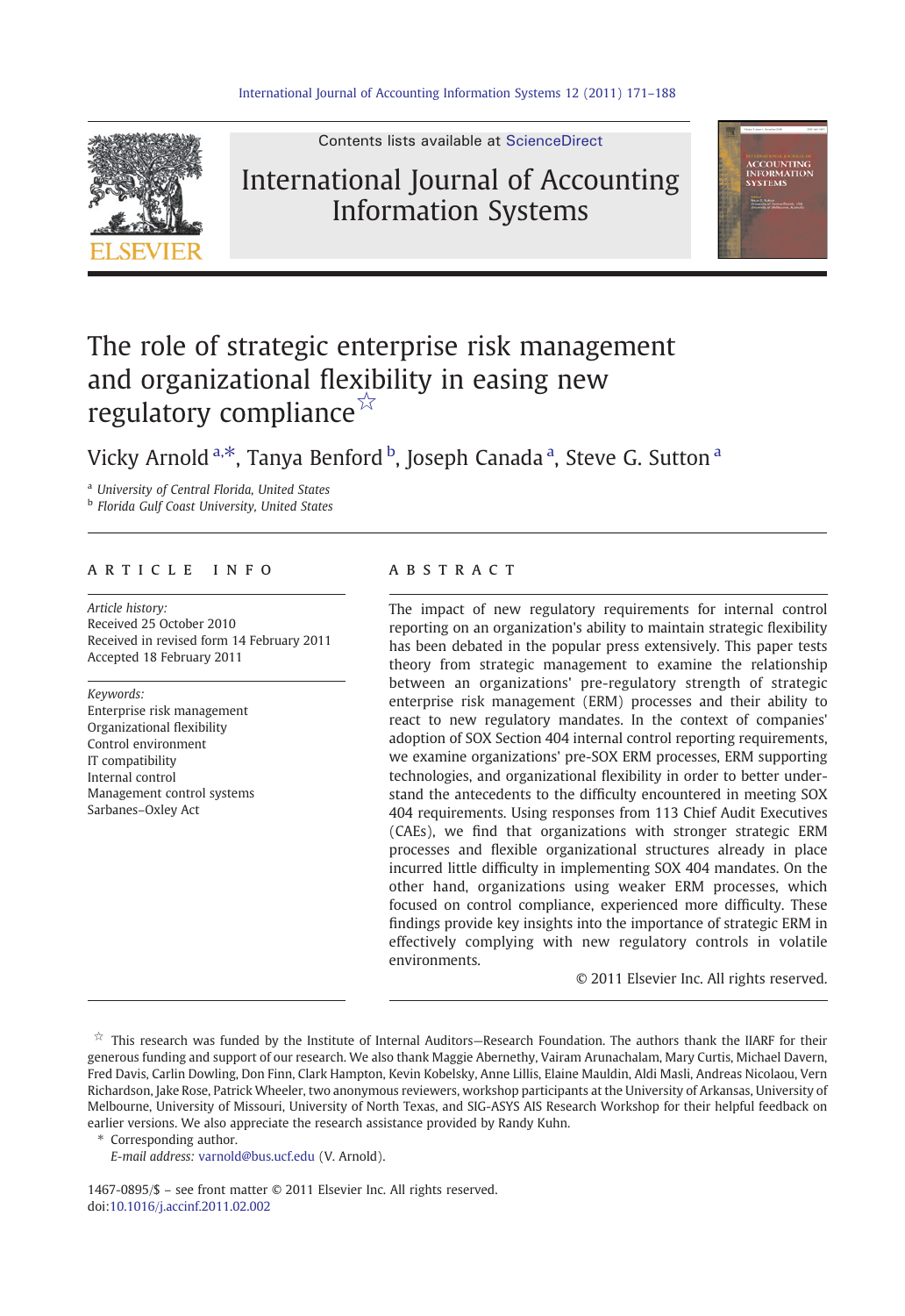#### 1. Introduction

Many countries have recently implemented internal control reporting mandates for public companies.<sup>1</sup> Arguably, the most pervasive of these new mandates was the Sarbanes–Oxley Act of 2002 (SOX), enacted by the U.S. Congress, with global implications for public companies registered on the U.S. stock exchanges. Since that time, there has been a substantial backlash including allegations that the SOX Act is 'quack legislation' ([Romano, 2005\)](#page--1-0) and a myriad of questions as to whether the corporate governance provisions have a justifiable cost-benefit (e.g., [DeFond and Francis, 2005\)](#page--1-0). There have also been questions of whether the burden of SOX regulatory requirements would irreversibly weaken the U.S. stock exchanges' financial market leadership position [\(Bloomberg-Schumer-McKinsey Report, 2007\)](#page--1-0).

One of the more controversial components of the law is Section 404 with its mandates for broad reaching internal controls over financial reporting that must be attested to by management and opined upon by an auditor. As a result, the U.S. SEC held numerous hearings about this provision and the implementation of 404 requirements was repeatedly delayed—particularly for small and medium sized enterprises and foreign registrants.<sup>2</sup> Among the major concerns of the SEC were complaints by smaller enterprises that these internal control and risk management processes would impede the enterprise's ability to react to market changes due to resulting restrictions in organizational flexibility ([Katz, 2006](#page--1-0)). Preliminary evidence from several case studies of smaller firms required to file as accelerated filers suggests this may be the case for some firms depending on their existing organizational structures and processes ([Arnold et al., 2007](#page--1-0)).

We explore these concerns through an empirical evaluation of companies that have completed the SOX 404 reporting process to evaluate how organizational structures and processes impact the difficulty of adhering to newly mandated compliance requirements. Specifically, we examine the relationship between strategic ERM practices and organizational flexibility, as well as the subsequent impact of organizational flexibility on the effectiveness of SOX 404 implementation processes and difficulty in achieving compliance. In examining these relationships, we consider the mediating roles of ERM supporting information technology (IT) systems and the organization's control environment. The conceptual model presented is a generalized model that explains how these organizational structures and processes facilitate compliance with new regulatory mandates.

In developing our conceptual model, we specifically address concerns voiced regarding the relationship between control structures and organizational flexibility from a strategic management perspective. We adopt the conceptual foundations from theory on capability-building for entrepreneurial alertness (e.g., ERM) which views strategic organizational flexibility as the key to organizations' success in volatile business environments [\(Sambamurthy et al., 2003\)](#page--1-0). We build upon Sambamurthy et al.'s model by incorporating research on management control systems (see Langfi[eld-Smith, 1997; Chenhall, 2003](#page--1-0) for reviews). This integration helps explain the relationship between organizational flexibility and management control, and the ability of ERM and organizational flexibility to facilitate the development of effective processes for responding to new regulatory mandates—in this case, new internal control reporting mandates. While early studies seem to indicate that control systems did not facilitate strategic decisions in organizations, recent studies consistently find the opposite. If broader-based measures rather than just financial measures are used, management control systems actually serve as vital informers for strategic decision making with more control information being desired in more flexible environments ([Simons, 1990; Davila, 2000; Ahrens and Chapman, 2004; Ditillo, 2004; Chenhall and Euske, 2007\)](#page--1-0).

The results of our study provide several contributions to the literature and have implications for the discourse on the benefits of mandates for internal control reporting. First, we establish a strong link

<sup>&</sup>lt;sup>1</sup> Global internal control reporting regulations include Canada's National Instrument 52-109 (NI 52-109), the U.S. Sarbanes-Oxley Act of 2002 (SOX 404), the Australian Corporate Law Economic Reform Program Act (CLERP 9), the EU 8th Directive, the French Lois sur la Securite Financiere (LSF), the Italian Legislative Decree 231 and Decree 262, and Japan's Financial Instruments and Exchange Law ("J-SOX") ([Ernst and Young, 2008a](#page--1-0)).

<sup>&</sup>lt;sup>2</sup> These so called non-accelerated filers were phased into 404 reporting requirements over time with management's report on controls required for fiscal year-ends on or after July 15, 2007, and the auditor's opinion on management's report first being required for fiscal year-ends on or after July 15, 2010, then amended to negate the need for an auditor opinion for companies with less than \$75 million in capitalization effective September 21, 2010 in order to adhere with the 2010 Dodd-Frank Wall Street Reform and Consumer Protection Act.